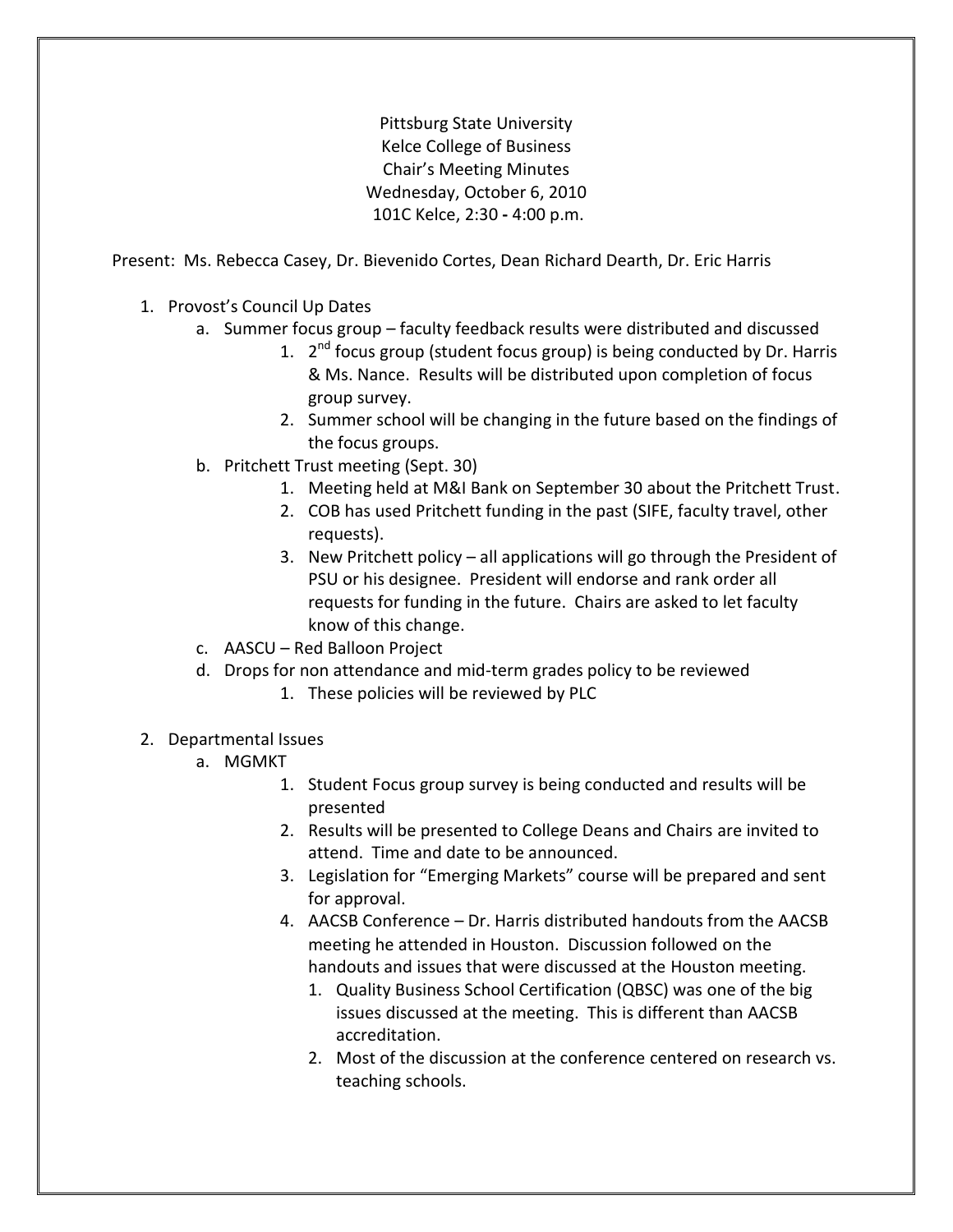- 3. QBSC will be voted on in April and planned implementation is 2012. University Presidents and Provosts will need to be involved in this decision.
- 4. AACSB Standards will also be re-drafted in the near future.
- b. ACIS
	- 1. None
- c. ECON
- 1. None
- 3. Discussion items
	- a. Summer School Scheduling
		- 1. Summer school staffing was discussed.
		- 2. Staffing requests are due by October 31.
		- 3. It is assumed that we will have the same amount of unit funds available, but not Continuing Studies funding.
		- 4. Dean Dearth suggested that Chairs plan accordingly for summer school staffing.
		- 5. Preliminary staffing plan will be due to Dean Dearth by next week.
	- b. Strategic planning
		- 1. Provosts Strategic Plan was completed yesterday.
		- 2. Colleges will have the plan available to them in two weeks.
		- 3. Colleges will then prepare their plans in alignment with the Academic Affairs and President's Strategic Plan; and then on to the department plans which will be based on the College, Academic Affairs & President's plans.
	- c. Budget Issues
		- 1. Kansas has a budget surplus at the present time. Revenues are ahead of projections for the year.
		- 2. It is not expected that there will be any rescission for higher education.
		- 3. Circumstances could change.
	- d. "Kelce" College of Business
		- 1. Discussed using the "Kelce" College of Business name in brochures and ads. Publications are not supposed to be prepared with the Kelce name.
		- 2. Dean Dearth sent an e-mail to Dr. Hodson expressing concerns over this issue, but received no response.
		- 3. Dean Dearth discussed this issue with Dr. Olson, Provost. She did not know about this issue, and stated that this issue may need to be discussed in President's Council. She had not been able to discuss the issue with Dr. Hodson.
	- e. Agenda for Board of Advisors Meeting November 1 meeting
		- 1. Possible discussion items for the meeting:
			- 1. Input on using the Kelce name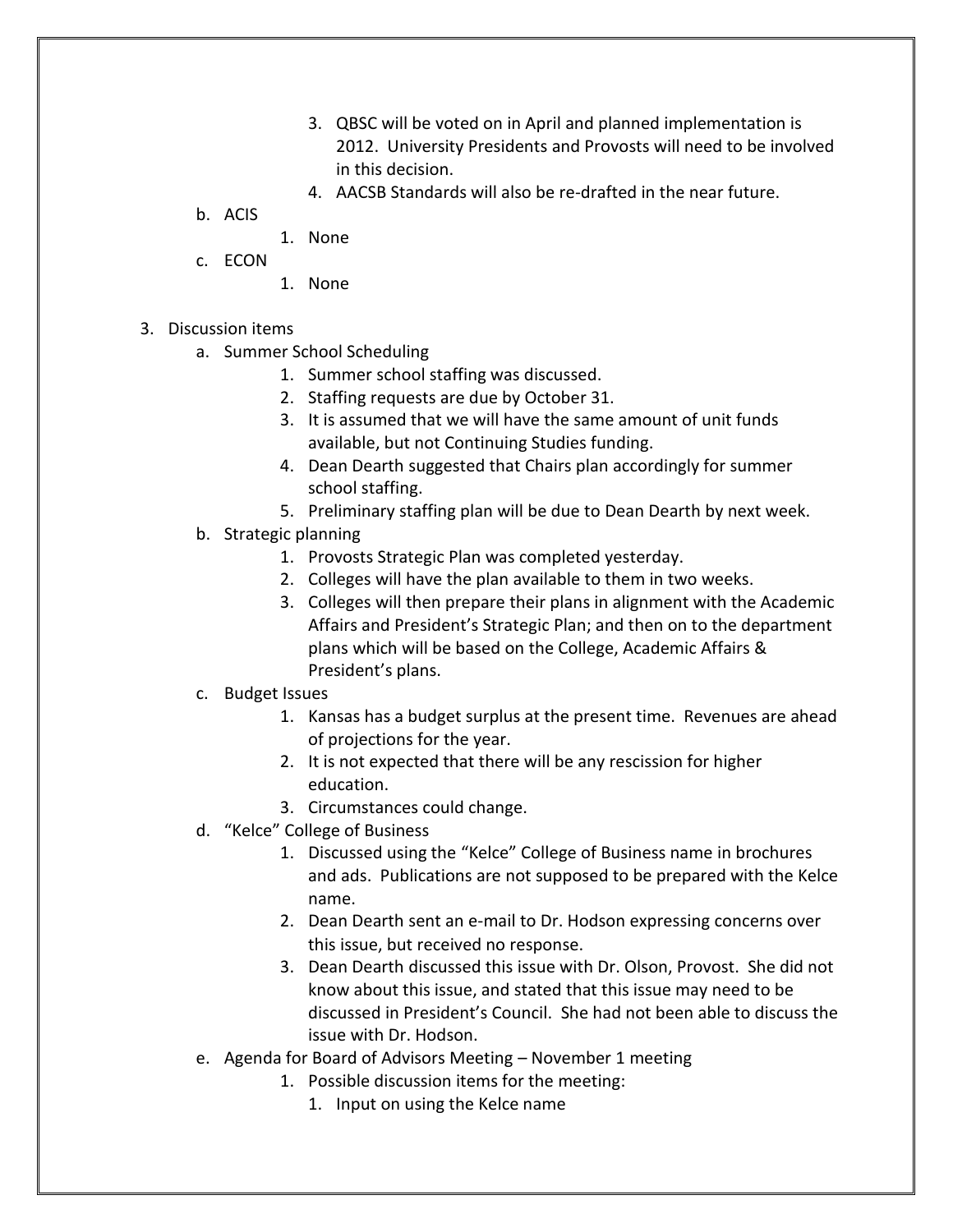- 2. AACSB QBSC (Dr. Harris)
- 3. Dean Search
- 4. ACIS updates Computer Forensics, Fraud minor/major, Advisory Board issues (Ms. Casey)
- 5. Business Communication course feedback (Dr. Cortes)
- 6. Strategic Plan approval
- 7. LaRochelle report (Dr. Dalecki & Dr. van Wyk)
- f. University Professor
	- 1. Dr. Cummings and Dr. O'Bryan are applying for University Professor status
- g. Student Employee Evaluation
	- 1. Student Employment Policy and evaluation of student employees was discussed.
- h. Catalog Copy due October 29<sup>th</sup>
- i. Youngman Reports due October 31 (anticipated that Youngman funding will still be low based on 3 year return average)
- j. Provosts Departmental Meetings
	- 1. Departments are asked to schedule their faculty meeting with the Provost as soon as possible. Departments will invite Provost to the spring department meetings.
- k. President, Provost and Faculty meetings
	- 1. Dean Dearth asked Chairs to get a date to him as soon as possible (SP 11)
- 4. Upcoming events:
	- a. D & F Midterm Grades Due October 18 noon
	- b. Fall Break October 21-22
	- c. Opportunities in Business Day October 21
	- d. Faculty Senate Oct. 25
	- e. KBOR Meetings Oct. 20-21
	- f. Summer Staffing Requests Due to Provost October 31
	- g. SPTE Administration  $-$  Nov. 1-22 (must be submitted by 11/23)
	- h. Kelce Board of Advisors fall meeting Nov. 1
	- i. University Professor Reception November 2  $\omega$  3:00 p.m.
	- j. Rumble in the Jungle #2 November 6
	- k. Early Enrollment Week of November 8
	- l. Arrowhead Classic November 13
	- m. Transfer CARES November 15 & 16
	- n. KBOR Meeting Nov. 17-18
	- o. SIFE Chamber Coffee November 18
	- p. Thanksgiving Recess November 24-26